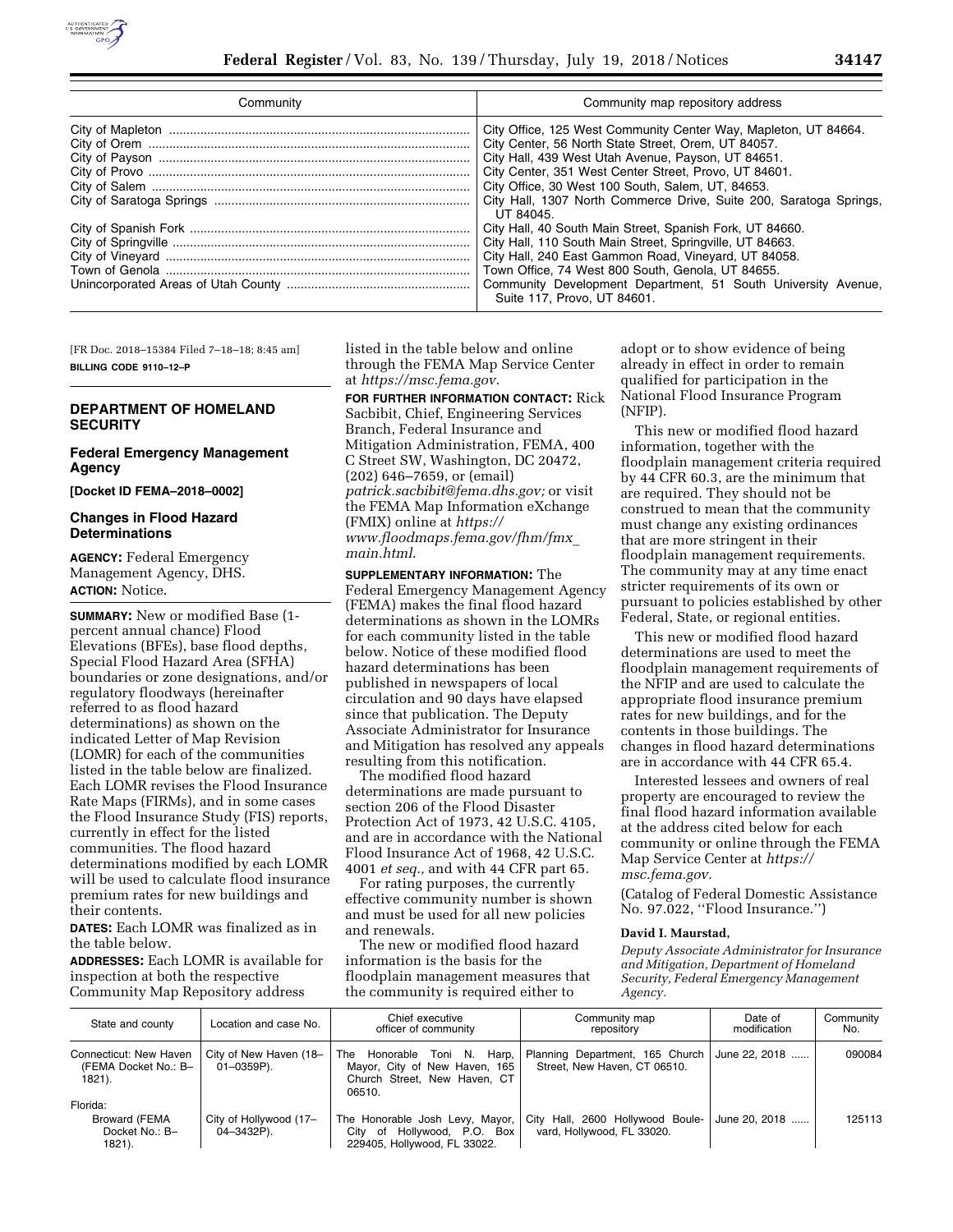Ξ

| State and county                                           | Location and case No.                                                   | Chief executive<br>officer of community                                                                                                           | Community map<br>repository                                                                                                  | Date of<br>modification | Community<br>No. |
|------------------------------------------------------------|-------------------------------------------------------------------------|---------------------------------------------------------------------------------------------------------------------------------------------------|------------------------------------------------------------------------------------------------------------------------------|-------------------------|------------------|
| Collier (FEMA Dock-<br>et No.: B-1816).                    | Unincorporated areas of<br>Collier County (18-<br>04-0709P).            | The Honorable Penny Taylor, Chair,<br>Collier County Board of Commis-<br>sioners, 3299 Tamiami Trail East,<br>Suite 303, Naples, FL 34112.        | Collier County Administrative Build-<br>ing, 3301 East Tamiami Trail,<br>Building F, 1st Floor, Naples, FL<br>34112.         | June 14, 2018           | 120067           |
| Lee (FEMA Docket<br>No.: B-1821).                          | City of Sanibel, (17-04-<br>7625P).                                     | Honorable Kevin Ruane,<br>The<br>Mayor, City of Sanibel, 800 Dun-<br>lop Road, Sanibel, FL 33957.                                                 | Planning Department, 800 Dunlop<br>Road, Sanibel, FL 33957.                                                                  | June 25, 2018           | 120402           |
| Lee (FEMA Docket<br>No.: B-1816).                          | Town of Fort Myers<br>Beach (18-04-<br>0640P).                          | The Honorable Dennis C. Boback,<br>Mayor, Town of Fort Myers<br>Beach, 2525 Estero Boulevard,<br>Fort Myers Beach, FL 33931.                      | Community Development Depart-<br>ment, 2525 Estero Boulevard,<br>Fort Myers Beach, FL 33931.                                 | June 14, 2018           | 120673           |
| Manatee (FEMA<br>Docket No.: B-<br>$1816$ ).               | City of Bradenton (18-<br>04-1119P).                                    | The Honorable Wayne H. Poston,<br>Mayor, City of Bradenton, 101<br>Old Main Street West, Bradenton,<br>FL 34205.                                  | City Hall, 101 Old Main Street West,<br>Bradenton, FL 34205.                                                                 | June 15, 2018           | 120155           |
| Manatee (FEMA<br>Docket No.: B-<br>1816).                  | Unincorporated areas of<br>Manatee County (18-<br>04-1119P).            | The Honorable Betsy Benac, Chair,<br>Manatee County Board of Com-<br>missioners, P.O. Box 1000, Bra-<br>denton, FL 34206.                         | Manatee County Building and De-<br>velopment Services Department,<br>1112 Manatee Avenue West, Bra-<br>denton, FL 34205.     | June 15, 2018           | 120153           |
| Miami-Dade (FEMA<br>Docket No.: B-<br>$1821$ ).            | City of Miami (17-04-<br>7381P).                                        | The Honorable Francis Suarez,<br>Mayor, City of Miami, 3500 Pan<br>American Drive, Miami, FL 33133.                                               | Building Department, 444 South-<br>west 2nd Avenue. Miami. FL<br>33133.                                                      | June 20, 2018           | 120650           |
| Monroe (FEMA<br>Docket No.: B-<br>$1821$ ).                | Unincorporated areas of<br>Monroe County (18-<br>04-0838P).             | The Honorable David Rice, Mayor,<br>Monroe County Board of Com-<br>missioners, 9400 Overseas High-<br>way, Suite 210, Marathon, FL<br>33050.      | Monroe County Building Depart-<br>ment, 9805 Overseas Highway,<br>Suite 300, Marathon, FL 33050.                             | June 15, 2018           | 125129           |
| Pinellas (FEMA<br>Docket No.: B-<br>$1821$ ).              | City of Clearwater (18-<br>04-0912P).                                   | The Honorable George N. Cretekos,<br>Mayor, City of Clearwater, P.O.<br>Box 4748, Clearwater, FL 33758.                                           | Engineering Department, 100 South<br>Myrtle Avenue, Suite 220, Clear-<br>water, FL 33758.                                    | June 25, 2018           | 125096           |
| Sarasota (FEMA<br>Docket No.: B-<br>$1821$ ).              | Unincorporated areas of<br>Sarasota County (18-<br>04-1102P).           | The Honorable Nancy Detert, Chair,<br>Sarasota County Board of Com-<br>missioners, 1660 Ringling Boule-<br>vard, Sarasota, FL 34236.              | Sarasota County Planning and De-<br>velopment Services Department,<br>1001 Sarasota Center Boulevard,<br>Sarasota, FL 34240. | June 15, 2018           | 125144           |
| Seminole (FEMA<br>Docket No.: B-<br>$1821$ ).              | City of Oviedo (17-04-<br>2581P).                                       | Honorable<br>Dominic<br>The<br>City<br>of<br>Persampiere, Mayor,<br>Oviedo, 400 Alexandria Boule-<br>vard, Oviedo, FL 32765.                      | Public Works Department, 1655<br>Evans Street, Oviedo, FL 32765.                                                             | June 15, 2018           | 120293           |
| Seminole (FEMA<br>Docket No.: B-<br>1821).                 | Unincorporated areas of<br>Seminole County<br>$(17-04-2581P)$ .         | The Honorable John Horan, Chair-<br>man, Seminole County Board of<br>Commissioners, 1101 East 1st<br>Street, Sanford, FL 32771.                   | Seminole County Development Re-<br>view Division, 1101 East 1st<br>Street, Sanford, FL 32771.                                | June 15, 2018           | 120289           |
| Maryland: Prince<br>George's (FEMA<br>Docket No.: B-1821). | Unincorporated areas of<br>Prince George's<br>County (17-03-<br>2338P). | The Honorable Rushern L. Baker,<br>III, Prince George's County Exec-<br>utive, 14741 Governor Oden<br>Bowie Drive, Upper Marlboro, MD<br>20772.   | Prince George's County Department<br>of Stormwater Management, 1801<br>McCormick Drive, Largo, MD<br>20774.                  | June 20, 2018           | 245208           |
| North Carolina:<br>Wake (FEMA Dock-                        | City of Raleigh (16-04-                                                 | The Honorable Nancy McFarlane,                                                                                                                    | Stormwater Management Division, 1                                                                                            | June 27, 2018           | 370243           |
| et No.: B-1821).                                           | 2597P).<br>Wake (FEMA Dock-   City of Raleigh (16-04-                   | Mayor, City of Raleigh, P.O. Box<br>590, Raleigh, NC 27602.<br>The Honorable Nancy McFarlane,                                                     | Exchange Plaza, Suite 304, Ra-<br>leigh, NC 27601.<br>Stormwater Management Division, 1                                      | June 27, 2018           | 370243           |
| et No.: B-1821).<br>Wake (FEMA Dock-                       | 2710P).<br>Town of Knightdale                                           | Mayor, City of Raleigh, P.O. Box<br>590, Raleigh, NC 27602.<br>The Honorable James Roberson,                                                      | Exchange Plaza, Suite 304, Ra-<br>leigh, NC 27601.<br>Town Hall, 950 Steeple Square                                          | June 27, 2018           | 370241           |
| et No.: B-1821).                                           | $(16-04-2597P)$ .                                                       | Mayor, Town of Knightdale, 950<br>Steeple Square Court, Knightdale,<br>NC 27545.                                                                  | Court, Knightdale, NC 27545.                                                                                                 |                         |                  |
| Oklahoma: Grady (FEMA<br>Docket No.: B-1816).              | City of Chickasha (17-<br>06-2589P).                                    | Mr. John Noblitt, Manager, City of<br>Chickasha, 117 North 4th Street,<br>Chickasha, OK 73018.                                                    | City Hall, 117 North 4th Street,<br>Chickasha, OK 73018.                                                                     | June 11, 2018           | 400234           |
| Pennsylvania:<br>Bedford (FEMA<br>Docket No.: B-<br>1821). | Borough of Hyndman<br>(17-03-2585P).                                    | The Honorable Newton Huffman,<br>Mayor, Borough of Hyndman,<br>P.O. Box 74, Hyndman, PA                                                           | Borough Hall, 3945 Center Street,<br>Hyndman, PA 15545.                                                                      | June 25, 2018           | 420121           |
| Bedford (FEMA<br>Docket No.: B-<br>1821).                  | Township of London-<br>derry (17-03-2585P).                             | 15545.<br>The Honorable Stephen Stouffer,<br>Chairman, Township of London-<br>derry Board of Supervisors, P.O.                                    | Township Hall, 4303 Hyndman<br>Road, Hyndman, PA 15545.                                                                      | June 25, 2018           | 421345           |
| Lancaster (FEMA<br>Docket No.: B-<br>1821).                | Township of Manheim<br>(17-03-1486P).                                   | Box 215, Hyndman, PA 15545.<br>Mr. Sean P. Molchany, Manager-<br>Secretary, Township of Manheim,<br>1840 Municipal Drive, Lancaster,<br>PA 17601. | Township Hall, 1840 Municipal<br>Drive, Lancaster, PA 17601.                                                                 | June 15, 2018           | 420556           |
| Lancaster (FEMA<br>Docket No.: B-<br>1816).                | Township of Warwick<br>(18-03-0392P).                                   | Mr. Daniel L. Zimmerman, Manager,<br>Township of Warwick, P.O. Box<br>308, Lititz, PA 17543.                                                      | Township Hall, 315 Clay Road,<br>Lititz, PA 17543.                                                                           | June 15, 2018           | 421786           |
| Lycoming (FEMA<br>Docket No.: B-<br>1821).                 | Township of Loyalsock<br>$(18 - 03 - 0265P)$ .                          | Mr. William Burdett,<br>Manager,<br>Township of Loyalsock, 2501<br>East 3rd Street, Williamsport, PA<br>17701.                                    | Township Hall, 2501 East 3rd<br>Street, Williamsport, PA 17701.                                                              | June 19, 2018           | 421040           |